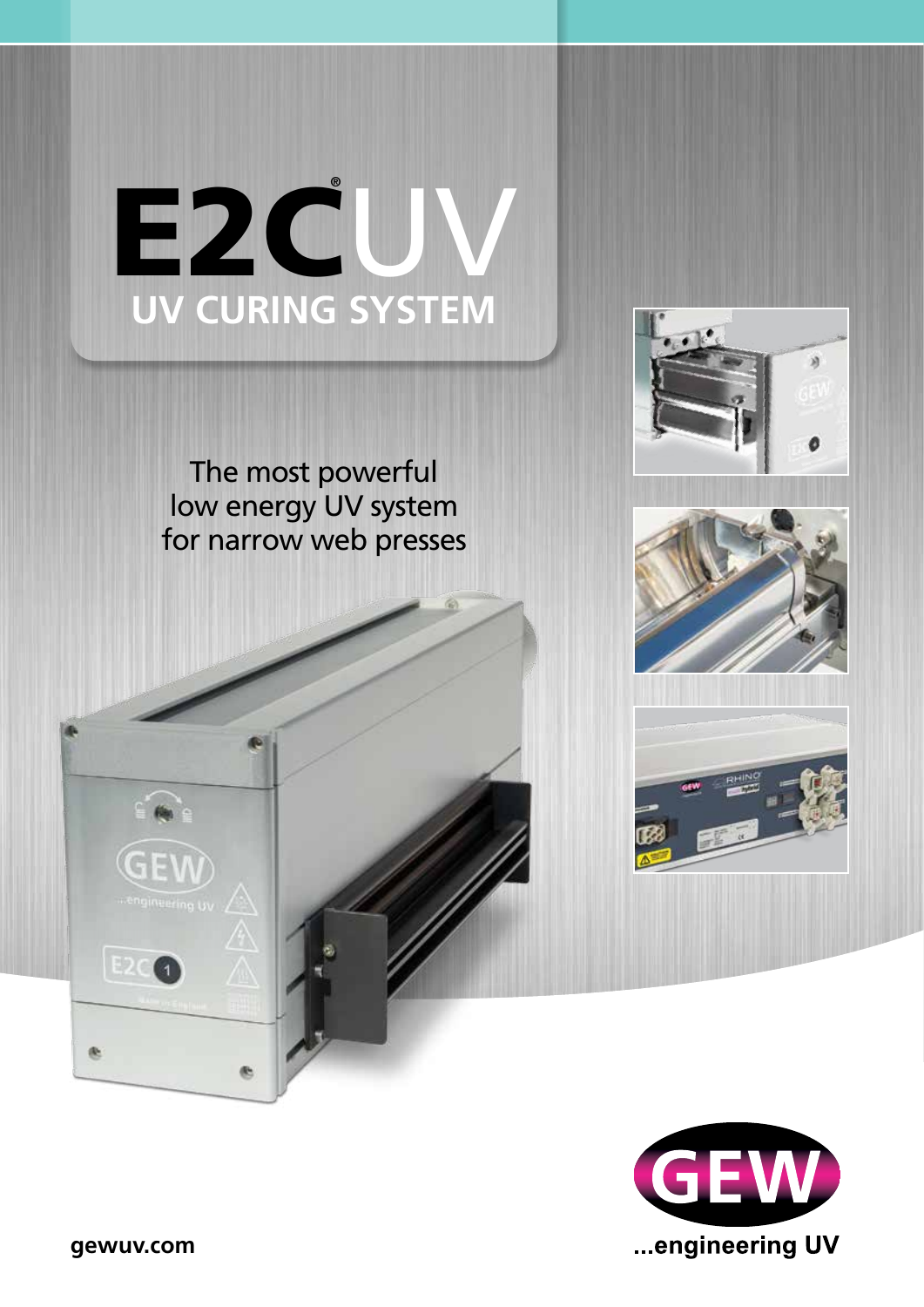# Why use an E2CSystem?

System Investment • Installation Spare Parts • Servicing



# **System benefits**

#### **Lowest total cost of ownership**

- **•** 46% energy saving
- **•** Save tens of thousands of Euros or Dollars over the lifetime of your machine
- **•** Reduced plant air consumption

#### **Easily implemented sustainability measure**

- **•** Immediate reduction in CO<sub>2</sub> footprint
- **•** Cool, quiet operation with no need for expensive water-cooling
- **•** Eliminate all consumption of processed ambient air and maximise cost savings with NetZero cooling option

#### **5-year warranty**

**•** Safeguards against unplanned maintenance costs

## **10 year carbon footprint** and **electricity costs** for **8 lamp 16" UV solution**

|                                  | <b>EUROPE</b> |                                  | USA       |                                  |
|----------------------------------|---------------|----------------------------------|-----------|----------------------------------|
|                                  |               |                                  |           |                                  |
|                                  | €<br>cost     | <b>Tonnes</b><br>CO <sub>2</sub> | S<br>cost | <b>Tonnes</b><br>CO <sub>2</sub> |
| <b>Other</b><br><b>UV System</b> | €274,000      | 890                              | \$152,500 | 1390                             |
| <b>E2C UV</b><br><b>System</b>   | €147,500      | 480                              | \$82,000  | 750                              |
| <b>SAVING</b>                    | €126,500      | 410                              | \$70,500  | 640                              |

\*Higher carbon footprint in USA is due to greater use of fossil fuels for electricity generation. Calculations based on 2012 US and European average cost and carbon footprint per kWh of electricity.

SAVE 46% **of electricity expenditure**

#### **Maximum machine productivity**

- **•** Fast start lamp technology
- **•** System proactively avoids unplanned downtime
- **•** Consistent, high-speed curing
- **•** Quick to install

#### **Available with inert atmosphere curing**

- **•** Enables production of silicone release liners and food packaging
- **•** Process consistency assured with embedded precision oxygen level control
- **•** Fully engineered solutions designed to suit your specific application

### **LED ready**

**•** Upgrade easily to UV LED curing in future by using the same RHINO ArcLED hybrid power supply

# Print FASTER for LONGER with LESS ENERGY and **NO DOWNTIME.**

Contact us to learn how E2C maximises profitability

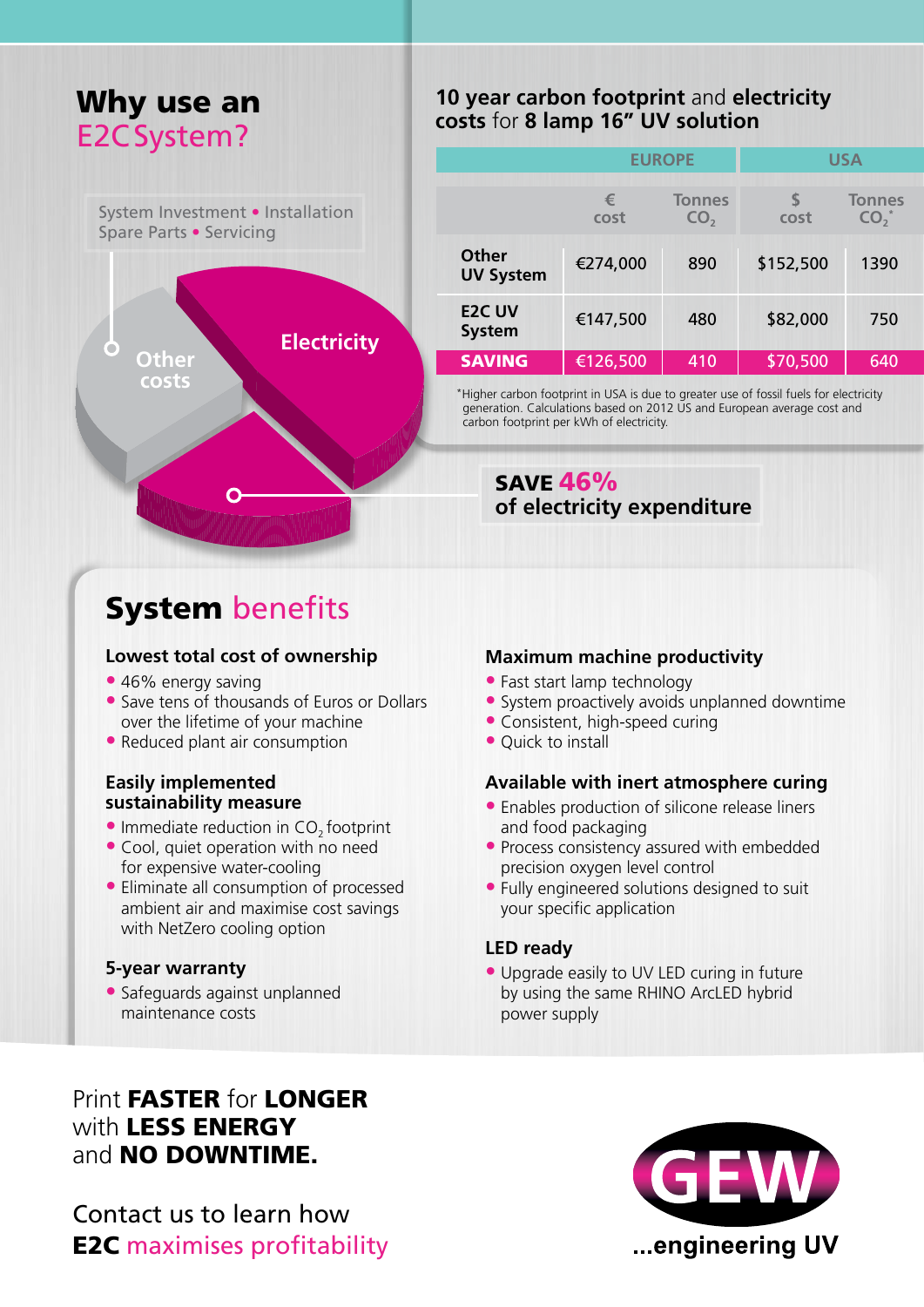## **E2C UV Lamphead**



- **A** High output lamp
- **B**
- Optically tuned UV radiation profile **C**
- **D**
- Absorbed heat **E**

# Lowest maintenance

- **•** Engineered for fastest, easiest lamp changes
- **•** All replaceable components are plug-and-play for easiest maintenance
- **•** Patented active airflow path minimises consumption and contamination of lamp and reflectors: less cleaning is required to maintain curing performance



# UV Lamphead benefits

#### **E2C UV System is safe for the widest range of heat-sensitive materials.**

Versatile and controllable, with no heat transfer to the machine or substrate at stand-by through the use of actively air-cooled shutter technology.

- **•** Optically tuned reflectors maximise the lamps' curing effect
- **•** Substrate heating is minimised
- **•** Air-cooling is now more effective than water-cooling
- **•** Supports the fastest printing speeds
- Highest dose + highest intensity = maximum curing
- **•** LED ready: with a hybrid lamp housing, an LW1 LED cassette and an E2C arc lamp cassette can be used interchangeably on the same print unit





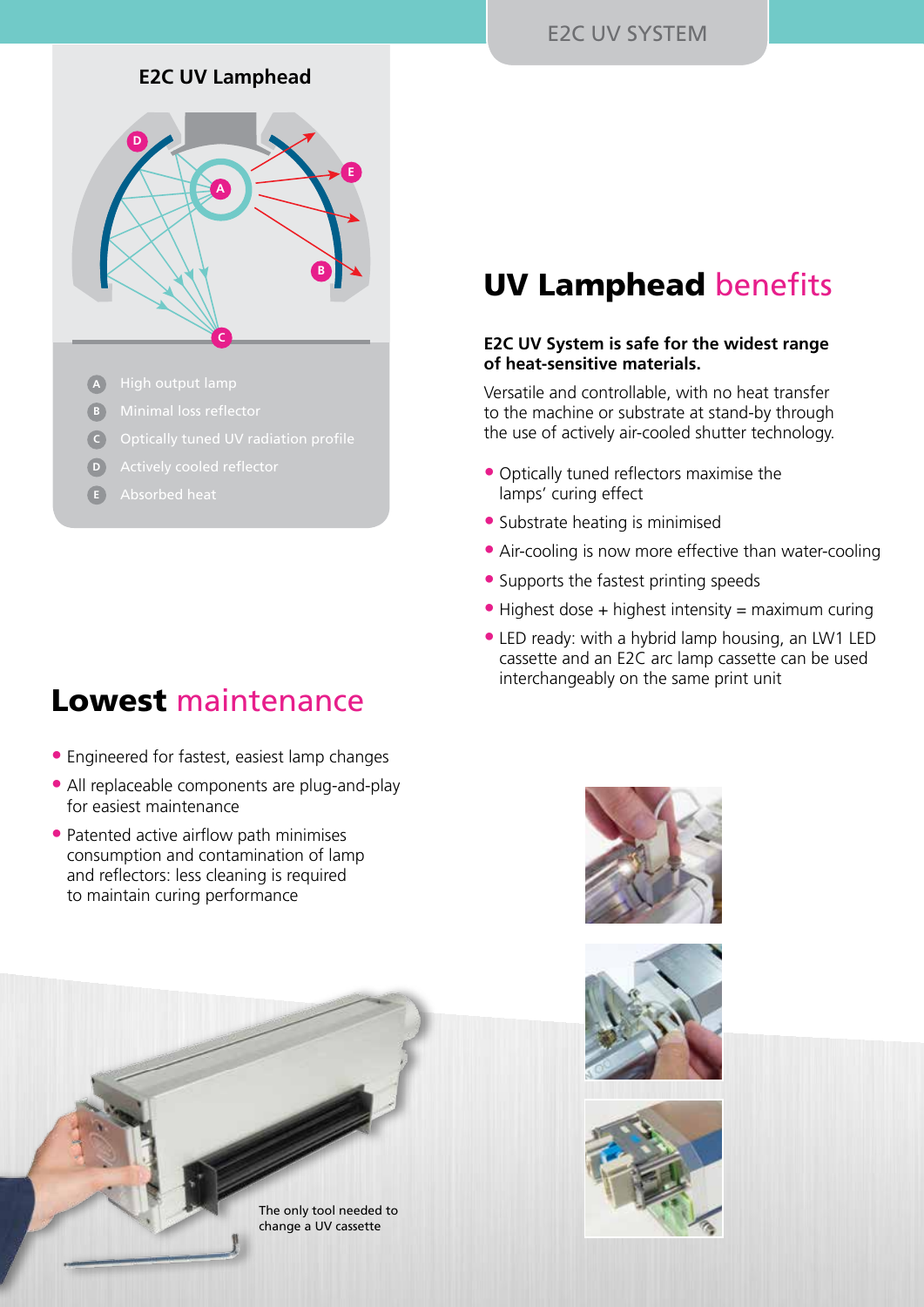

Minimal harmonic current demand

#### **Lowest operating costs**

With intelligent power management the current draw from each mains phase is balanced and harmonic distortion is minimised, reducing the energy demand registered by your electricity meter.

Reducing harmonics in operation maximises existing mains capacity because energy is not lost as heat in cabling and transformers.

RHINO

OA.

RHINO

# Power Supply benefits

#### **Hybrid power**

LED arrays and conventional UV arc lamps are both compatible with the same RHINO power supply module.

#### **Fail-safe operation**

Military-grade electronic design protects the UV system from damage caused by incorrect voltage, short-to-ground, dropped phases, mains spikes and lightning strikes. In the event of a serious mains disruption, the system powers down in a safe mode.

#### **Survives the harshest environments**

RHINO is designed to run in harsh conditions at ambient temperatures of up to 40°C. The system is also unaffected by dust, ink mist and other atmospheric contaminants.

#### **Minimal footprint RHINO Rack**

A compact cabinet that houses up to 6 RHINO power supplies and provides perfect cooling, atmospheric protection and mains power distribution. Cabinets are stackable 2-high, enabling 12 power supplies to fit into a 115 x 65 cm floor area. Power supplies slide into the rack and connect quickly, enabling more lamps to be easily added to the system in future.

> RHINO Rack cabinet is ideal for operation in confined areas

三窗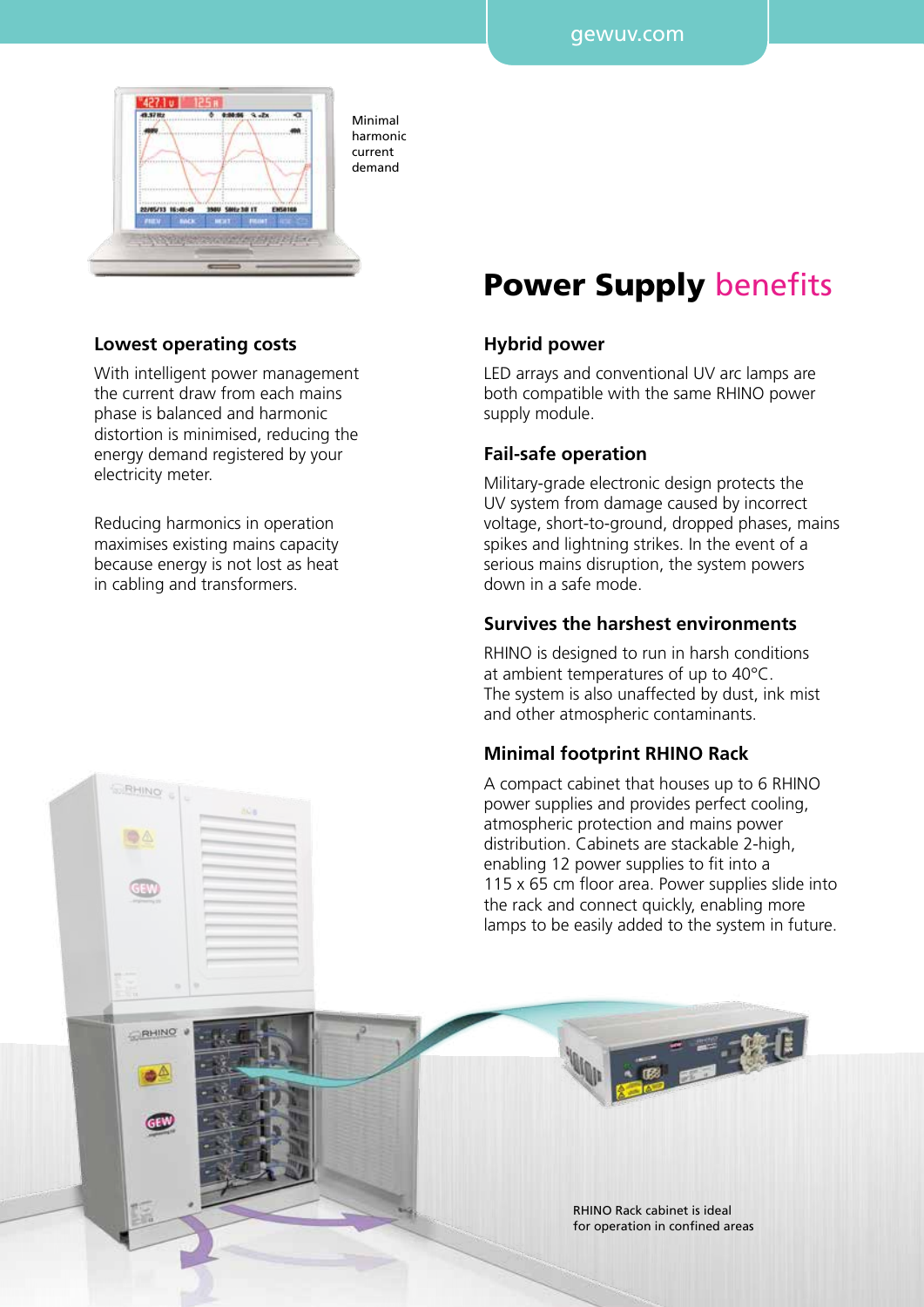

Intuitive control interface



Energy usage monitor



### **Energy performance measurement**

The RHINO control automatically logs energy use and displays it on screen at the touch of a button, showing kWh consumption in operation, at idle and % production uptime.

### **Proactive downtime avoidance**

Our Embedded Service Package regularly sends system performance data to GEW for analysis. A system health report is generated, highlighting any out-of-tolerance parameters requiring maintenance attention before a fault can develop.

### **Working at peak performance**

The Event Log continually records system use and operating parameters. The log can be checked to ensure the system is working at peak efficiency, avoiding energy waste and unplanned downtime.

### **Instant help**

Multilingual instructions are easily accessible on every screen together with a library of tutorials and videos, troubleshooting and maintaining the system.

### **Arc & LED common interface**

Automatic detection of cassette type (arc lamp or LED) ensures the RHINO power supply instantly adapts and delivers the correct output power.



RHINO touchscreen control panel showing a video tutorial